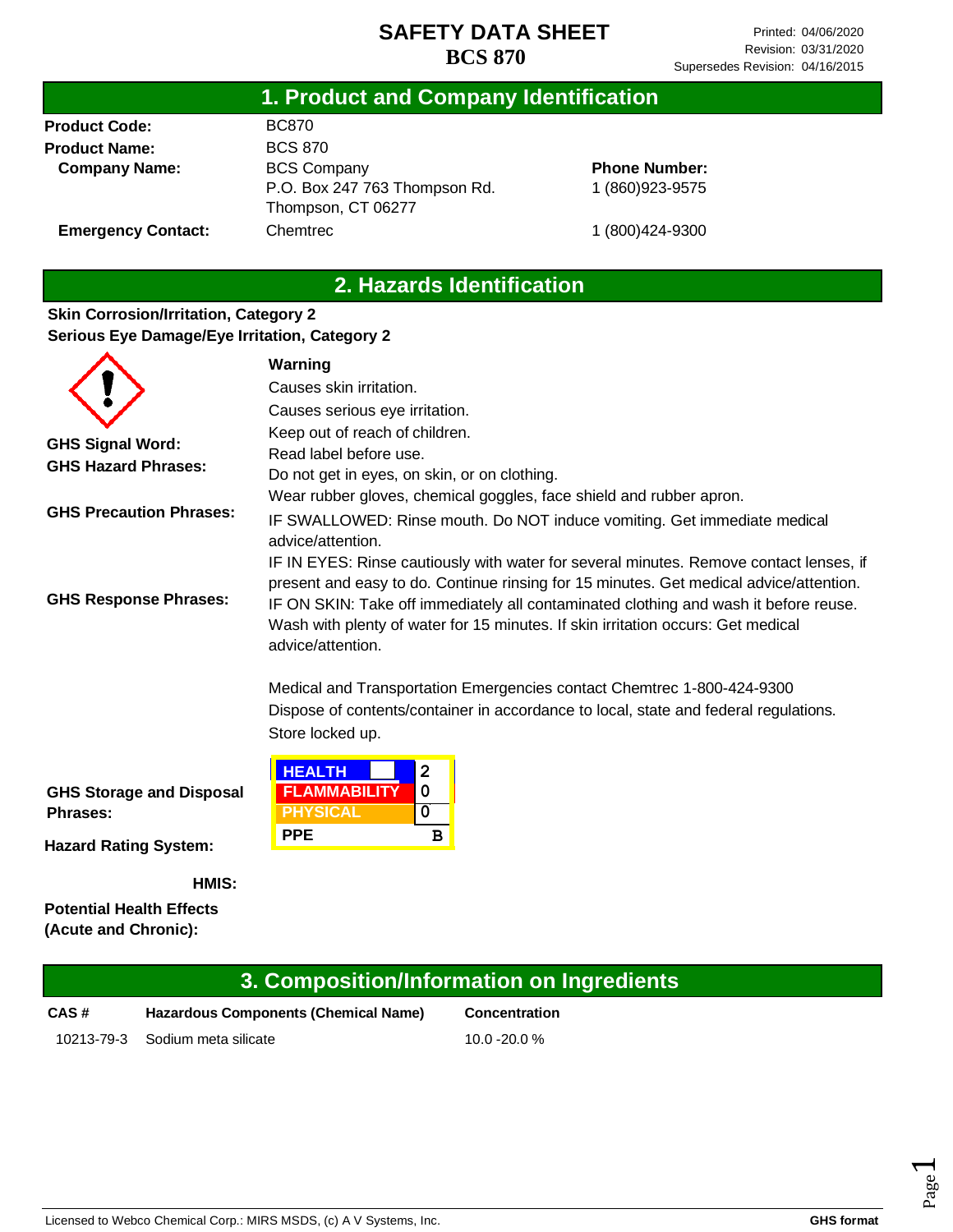|                                                      | <b>4. First Aid Measures</b>                                                                                                                                                                                                                                                                                       |                                                                                                                                                                                                                                                                                                                                                                                                                                                                                                                                                |  |
|------------------------------------------------------|--------------------------------------------------------------------------------------------------------------------------------------------------------------------------------------------------------------------------------------------------------------------------------------------------------------------|------------------------------------------------------------------------------------------------------------------------------------------------------------------------------------------------------------------------------------------------------------------------------------------------------------------------------------------------------------------------------------------------------------------------------------------------------------------------------------------------------------------------------------------------|--|
| <b>Emergency and First Aid</b><br><b>Procedures:</b> |                                                                                                                                                                                                                                                                                                                    |                                                                                                                                                                                                                                                                                                                                                                                                                                                                                                                                                |  |
| In Case of Skin Contact:                             | minutes. If skin irritation occurs, get medical advice/attention.                                                                                                                                                                                                                                                  | Take off contaminated clothing and wash before re-use. Wash with plenty of water for 15                                                                                                                                                                                                                                                                                                                                                                                                                                                        |  |
| In Case of Eye Contact:                              | advice/attention.                                                                                                                                                                                                                                                                                                  | Immediately flush eyes with large amounts of fresh, tepid water for at least 15 minutes.<br>Hold eyelids open to ensure complete irrigation of eye and lid tissues. Tilt head to the<br>side and irrigate the eye from the bridge of the nose to the outside of the face. Keep<br>run-off from entering the other eye, mouth or ear. Washing eye within the first few<br>seconds is essential to achieve maximum effectiveness. Remove contact lenses, if<br>present and easy to do. Continue rinsing. If eye irritation persists, get medical |  |
| In Case of Ingestion:                                | Do not induce vomiting. Rinse mouth with fresh, Tepid water, than immediately drink 4-8<br>oz. or milk or water. Never give anything by mouth to an unconscious person. If<br>vomiting occurs, keep airways open. Keep head lower than hips to prevent aspiration<br>into the lungs. Get medical advice/attention. |                                                                                                                                                                                                                                                                                                                                                                                                                                                                                                                                                |  |
| <b>5. Fire Fighting Measures</b>                     |                                                                                                                                                                                                                                                                                                                    |                                                                                                                                                                                                                                                                                                                                                                                                                                                                                                                                                |  |
| Flash Pt:                                            | No data.                                                                                                                                                                                                                                                                                                           |                                                                                                                                                                                                                                                                                                                                                                                                                                                                                                                                                |  |
| <b>Explosive Limits:</b>                             | UEL: No data.<br>LEL: No data.                                                                                                                                                                                                                                                                                     |                                                                                                                                                                                                                                                                                                                                                                                                                                                                                                                                                |  |
| <b>Autoignition Pt:</b>                              | No data.                                                                                                                                                                                                                                                                                                           |                                                                                                                                                                                                                                                                                                                                                                                                                                                                                                                                                |  |
|                                                      | Suitable Extinguishing Media: Dry chemical, CO2, sand, earth, water spray or regular foam.                                                                                                                                                                                                                         |                                                                                                                                                                                                                                                                                                                                                                                                                                                                                                                                                |  |
| <b>Fire Fighting Instructions:</b>                   | As in any fire, wear a self-contained breathing apparatus in pressure-demand,<br>MSHA/NIOSH (approved or equivalent), and full protective gear.                                                                                                                                                                    |                                                                                                                                                                                                                                                                                                                                                                                                                                                                                                                                                |  |
| <b>Flammable Properties and</b><br>Hazards:          | No data available.                                                                                                                                                                                                                                                                                                 |                                                                                                                                                                                                                                                                                                                                                                                                                                                                                                                                                |  |

|  |  | 6. Accidental Release Measures |  |
|--|--|--------------------------------|--|

| <b>Protective Precautions,</b>  | Rubber or neoprene gloves, Safety glasses, Wear chemical protective clothing.                |
|---------------------------------|----------------------------------------------------------------------------------------------|
| <b>Protective Equipment and</b> |                                                                                              |
| <b>Emergency Procedures:</b>    |                                                                                              |
| Steps To Be Taken In Case       | Absorb spill with inert material (e.g. dry sand or earth), and dispose of in accordance with |
| <b>Material Is Released Or</b>  | applicable regulations.                                                                      |
| Spilled:                        |                                                                                              |

## **7. Handling and Storage**

Precautions To Be Taken in For industrial or institutional use only. **Handling: Precautions To Be Taken in**  Keep from freezing. **Storing:**

| 8. Exposure Controls/Personal Protection |                                 |                 |                  |                     |
|------------------------------------------|---------------------------------|-----------------|------------------|---------------------|
| CAS#                                     | <b>Partial Chemical Name</b>    | <b>OSHA TWA</b> | <b>ACGIH TWA</b> | <b>Other Limits</b> |
|                                          | 10213-79-3 Sodium meta silicate | No data.        | No data.         | No data.            |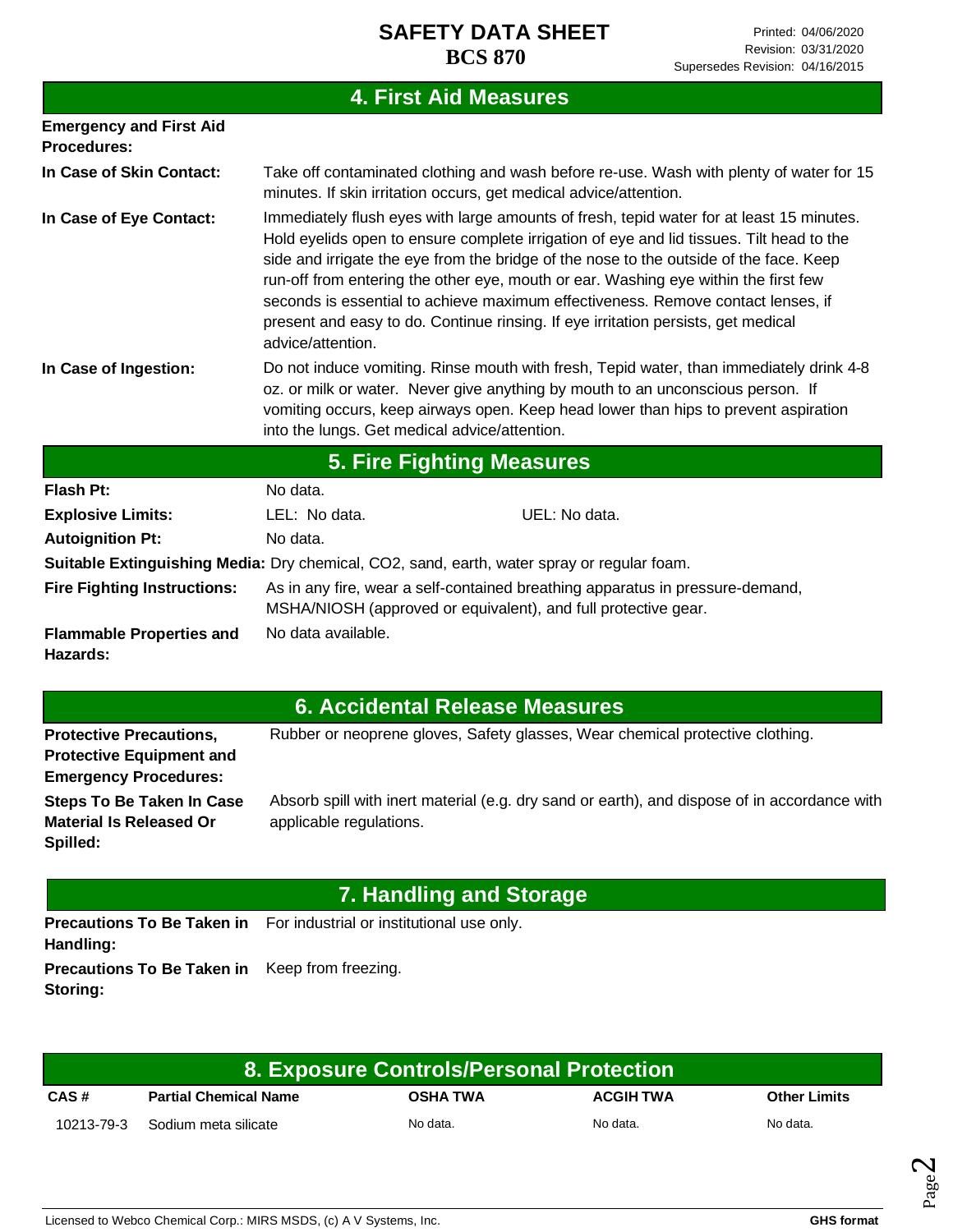Printed: 04/06/2020 Revision: 03/31/2020 Supersedes Revision: 04/16/2015

**Respiratory Equipment (Specify Type): Eye Protection: Protective Gloves: Other Protective Clothing: Engineering Controls (Ventilation etc.):** A respirator is not needed under normal and intended conditions of product use. Safety glasses Rubber or neoprene gloves Wear chemical protective clothing. No data available.

|                                                             | 9. Physical and Chemical Properties                                                     |
|-------------------------------------------------------------|-----------------------------------------------------------------------------------------|
| <b>Physical States:</b>                                     | [ ] Solid<br>[X] Liquid<br>[ ] Gas                                                      |
| <b>Appearance and Odor:</b>                                 | Appearance: Brown Liquid                                                                |
|                                                             | Odor: No apparent odor.                                                                 |
| <b>Melting Point:</b>                                       | No data.                                                                                |
| <b>Boiling Point:</b>                                       | No data.                                                                                |
| <b>Autoignition Pt:</b>                                     | No data.                                                                                |
| <b>Flash Pt:</b>                                            | No data.                                                                                |
| <b>Explosive Limits:</b>                                    | LEL: No data.<br>UEL: No data.                                                          |
| Specific Gravity (Water = 1): No data.                      |                                                                                         |
| Vapor Pressure (vs. Air or                                  | No data.                                                                                |
| mm Hg):                                                     |                                                                                         |
|                                                             |                                                                                         |
| Vapor Density (vs. $Air = 1$ ):                             | No data.                                                                                |
| <b>Evaporation Rate:</b>                                    | No data.                                                                                |
| <b>Solubility in Water:</b>                                 | 100                                                                                     |
| <b>Percent Volatile:</b>                                    | No data.                                                                                |
|                                                             | <b>10. Stability and Reactivity</b>                                                     |
| <b>Stability:</b>                                           | Unstable $\lceil \quad \rceil$<br>Stable $[X]$                                          |
| <b>Conditions To Avoid -</b>                                | Avoid handling conditions which may allow for leaks and spills of this material. Do not |
| Instability:                                                | permit personnel to handle this product without proper training and/or protective       |
|                                                             | equipment.                                                                              |
| Incompatibility - Materials To No data available.<br>Avoid: |                                                                                         |
| Hazardous Decomposition Or No data available.               |                                                                                         |
| <b>Byproducts:</b>                                          |                                                                                         |
| <b>Possibility of Hazardous</b>                             | Will occur [ ]<br>Will not occur $[X]$                                                  |
| <b>Reactions:</b>                                           |                                                                                         |
| <b>Conditions To Avoid -</b>                                | No data available.                                                                      |
| <b>Hazardous Reactions:</b>                                 |                                                                                         |